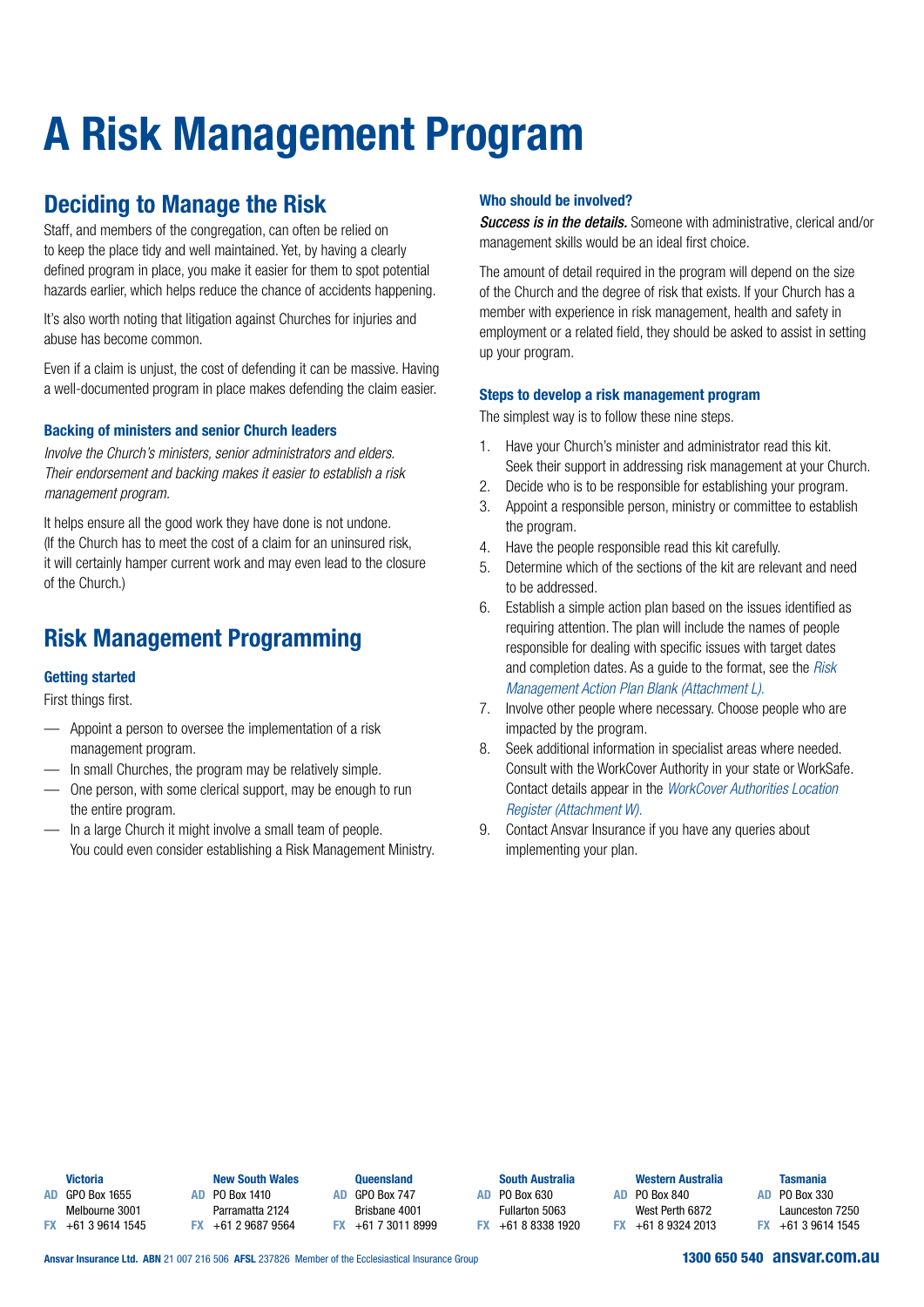

# **About Ansvar Insurance**

Ansvar Insurance is regarded as one of Australia's leading insurers of faith organisations, educational institutions, community service organisations, care facilities and heritage buildings. We also offer a range of personal insurance products for individuals and families, protecting homes, their contents, cars and boats.

From small beginnings in 1961, we now insure over 9,000 places of worship, 500 schools, 850 charities and 1,900 care facilities across Australia as well as thousands of homes, contents and vehicles for individuals and families across Australia. From specialist products, risk management strategies and superior claims management we are here to make insurance easy to understand and accessible.

We are proud to offer an ethical and outstanding range of services. wrapped up with a social conscience garnered from nearly 50 years experience in Australia.

#### **Risk Management at Ansvar Insurance**

We have a long association with places of worship. This has given us a thorough understanding of the specific risks you may face. We understand what can go wrong, and we know what steps can be taken to protect you against those things.

But, there's more to insurance than just paying claims.

We believe a little prevention is worth a lot of cure.

By helping you identify and manage those risks – the chance of mischance is reduced, and, as a result, so are your premiums.

We also have a highly experienced risk services team. They can help you identify potential risks and devise programs to assist you to remove or reduce them.

### **Insurance and risk management – two sides of the same coin**

Insurance is there to help people recover when things go wrong. It should help people get on with life as swiftly and as smoothly as possible. At Ansvar Insurance, we do all we can to put things right as quickly as possible. However, insurance can only do so much to ease the financial, physical and emotional disruption that follows any incident.

Which is why we like to take an even more active role in preventing loss and disruption. It's about helping you make sure things don't go wrong in the first place.

#### **This document could help**

This kit includes risk management and insurance information designed specifically for Churches. It helps you understand how to protect your most valuable assets; your people and your property.

#### **Ansvar Insurance and Churches**

We recognise the specific risk issues faced by Churches every day. From heritage-listed Churches to innovative youth ministries, we understand reinstatement issues, security risks, fire protection, and providing safe Church environments.

We risk survey around 4,000 places of worship globally each year. We then take what we learn from those surveys, and use that knowledge to help our customers.

Our customer risk services team use Australian and International risk management standards as a guide when developing our risk publications, ongoing advice and on-site risk surveys.

Some specific instances will need more attention. Our customer risk services team can develop training workshops to meet the needs of individual customers. These can be private consultation, or used as a presentation at conferences and seminars.

We also conduct on-site risk surveys. This involves a simple pre-survey interview and a physical site inspection to help identify the risks you may face. We then issue a report to help manage those risks. This can also include valuations of all insured buildings on site.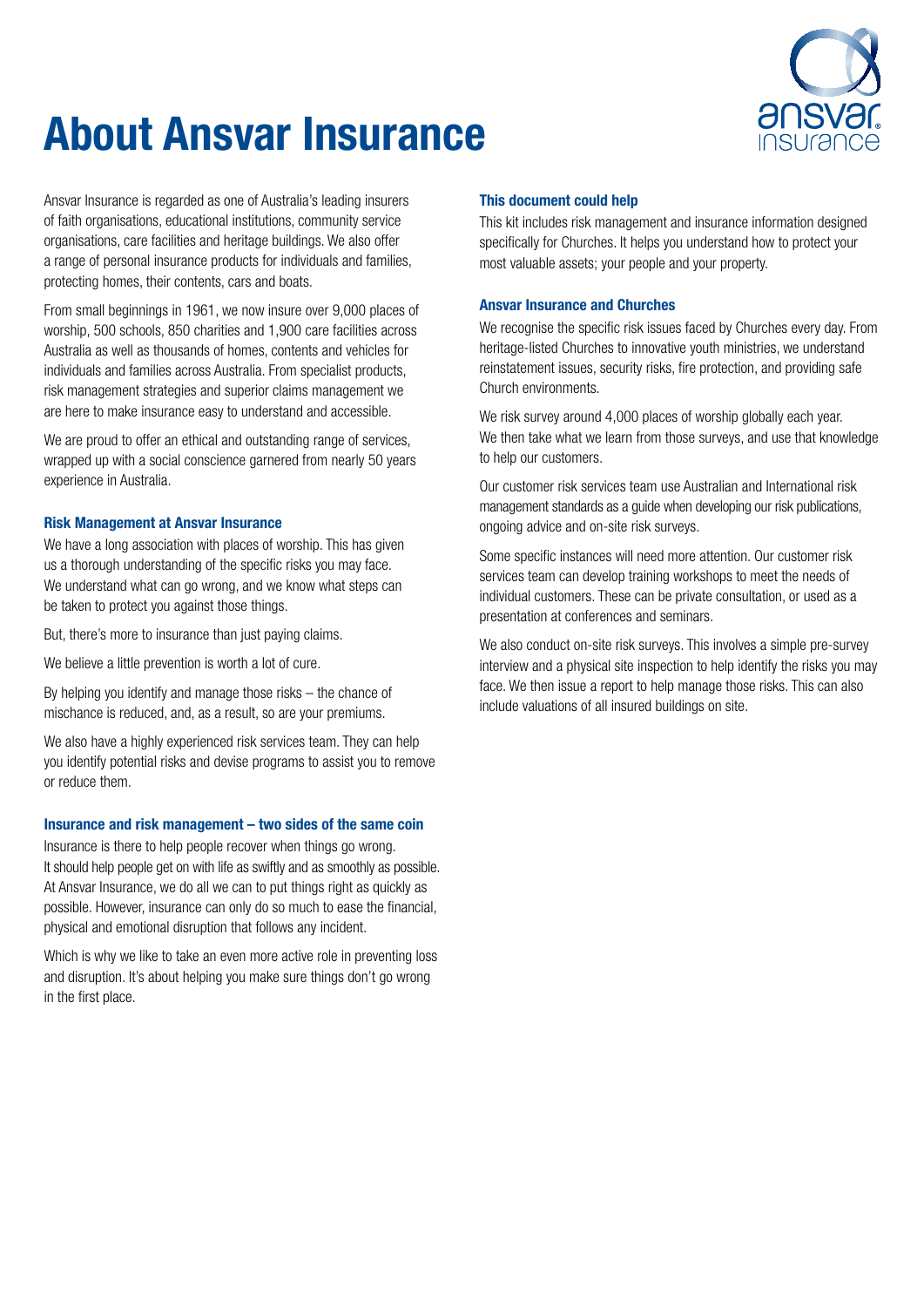



#### **The Ansvar Insurance approach**

Our customer risk services team has adopted the following AS/NZS ISO 31000:2009 process to assist with the identification, assessment and subsequent management of risk. This establishes the risk context from a strategic, organisational and risk management point of view.

- Using a series of customised tools, we identify potential risks determining what can happen and how it will happen.
- We conduct on-site surveys to determine the likelihood and potential severity of risk occurrences.
- We evaluate those risks by comparing them to established criteria and determining priority.
- We then make practical recommendations to either tolerate, treat, terminate or transfer the risk. Once implemented, those plans and recommendations should be periodically monitored and reviewed.

#### **Our claims service**

Ansvar Insurance is proud of our reputation for settling claims. We know making a claim can be stressful. So, we provide support at every stage of the claims process.

Over the years we have developed an effective, efficient process. Our aim is to quickly, and compassionately, provide a solution.

- We establish the situation and identify the issues and the customer needs.
- We examine the issue/problem behind the claim and determine what needs to be done to rectify this.
- We provide solutions addressing the customers needs and develop an implementation plan.
- And we carry out the agreed solution, then we conduct regular monitoring and reviews.

We understand the needs of faith organisations in Australia.

This expertise means we can deliver exceptional claims service. We do this by:

- Setting excellent customer service standards. We treat all customers fairly and exceed regulatory minimum service standards in all regions;
- Using qualified service providers professionals who understand faith customers and;
- Constantly improving our performance which is why we'll ask for feedback at the conclusion of the claim.

Our local knowledge is enhanced with expertise from our international parent, Ecclesiastical Insurance. Each year, we manage over 9,000 faith related claims, from the restoration of historic bells to the replacement of stereo equipment.